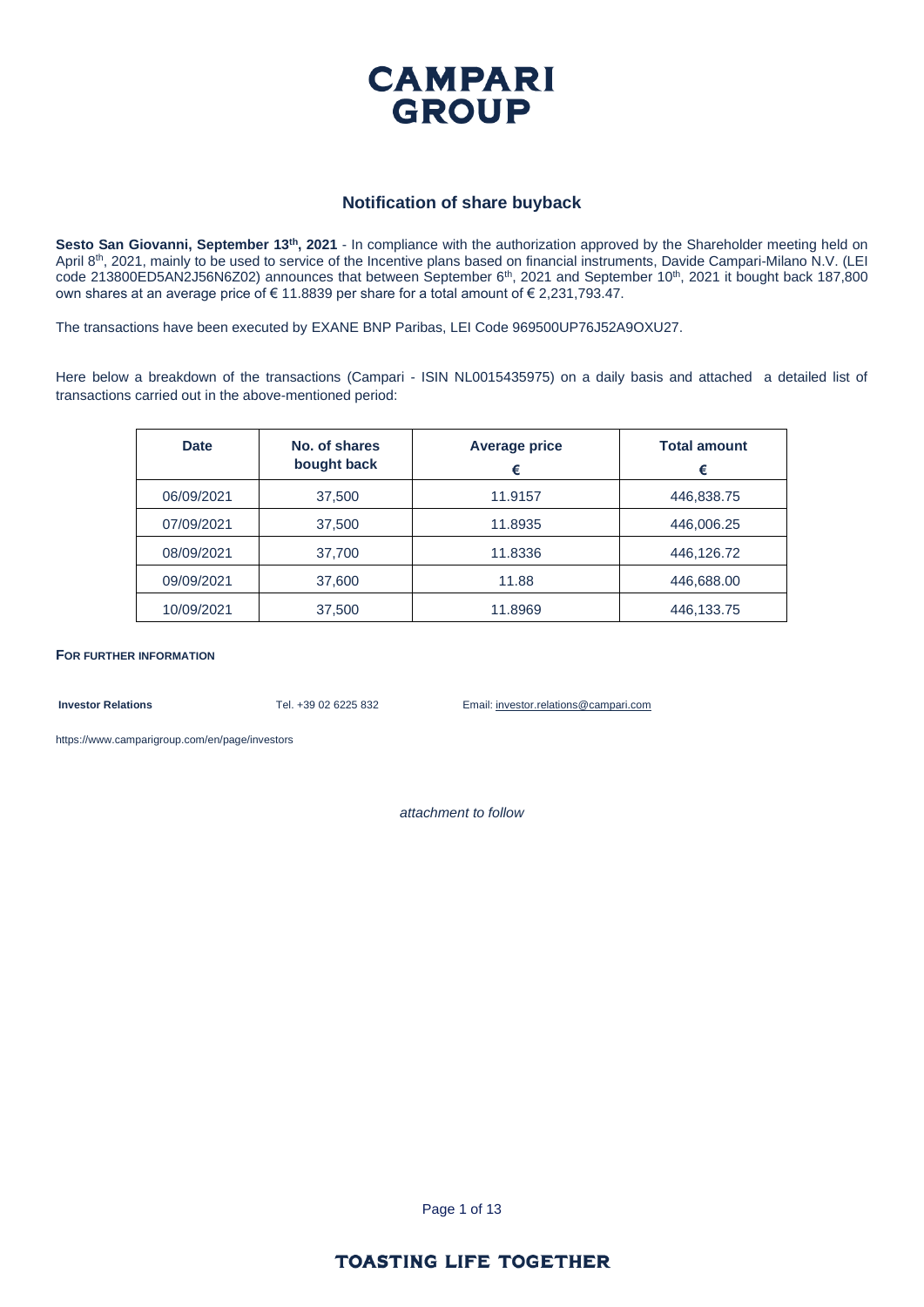# **CAMPARI**<br>GROUP

| <b>Transaction</b><br><b>Date</b> | <b>Transaction</b><br><b>Time</b> | <b>Time Zone</b> | <b>Volume</b> | <b>Price</b> | <b>Currency</b> | <b>Platform</b><br>Code |
|-----------------------------------|-----------------------------------|------------------|---------------|--------------|-----------------|-------------------------|
| 06/09/2021                        | 07:08:06                          | <b>UTC</b>       | 700           | 11,92        | <b>EUR</b>      | <b>MTAA</b>             |
| 06/09/2021                        | 07:14:43                          | <b>UTC</b>       | 394           | 11,94        | <b>EUR</b>      | <b>CEUX</b>             |
| 06/09/2021                        | 07:14:43                          | <b>UTC</b>       | 750           | 11,94        | <b>EUR</b>      | <b>MTAA</b>             |
| 06/09/2021                        | 07:14:43                          | <b>UTC</b>       | 1.129         | 11,94        | <b>EUR</b>      | <b>MTAA</b>             |
| 06/09/2021                        | 07:34:02                          | <b>UTC</b>       | 586           | 11,94        | <b>EUR</b>      | <b>MTAA</b>             |
| 06/09/2021                        | 07:34:02                          | <b>UTC</b>       | 706           | 11,94        | <b>EUR</b>      | <b>MTAA</b>             |
| 06/09/2021                        | 07:34:02                          | <b>UTC</b>       | 527           | 11,94        | <b>EUR</b>      | <b>MTAA</b>             |
| 06/09/2021                        | 07:34:02                          | <b>UTC</b>       | 145           | 11,94        | <b>EUR</b>      | <b>MTAA</b>             |
| 06/09/2021                        | 07:52:27                          | <b>UTC</b>       | 164           | 11,93        | <b>EUR</b>      | <b>MTAA</b>             |
| 06/09/2021                        | 07:52:27                          | <b>UTC</b>       | 794           | 11,93        | <b>EUR</b>      | <b>MTAA</b>             |
| 06/09/2021                        | 07:56:02                          | <b>UTC</b>       | 356           | 11,93        | <b>EUR</b>      | <b>AQEU</b>             |
| 06/09/2021                        | 08:12:18                          | <b>UTC</b>       | 168           | 11,94        | <b>EUR</b>      | <b>CEUX</b>             |
| 06/09/2021                        | 08:12:18                          | <b>UTC</b>       | 500           | 11,94        | <b>EUR</b>      | <b>CEUX</b>             |
| 06/09/2021                        | 08:12:18                          | <b>UTC</b>       | 750           | 11,94        | <b>EUR</b>      | <b>MTAA</b>             |
| 06/09/2021                        | 08:12:18                          | <b>UTC</b>       | 70            | 11,94        | <b>EUR</b>      | <b>MTAA</b>             |
| 06/09/2021                        | 08:12:18                          | <b>UTC</b>       | 543           | 11,94        | <b>EUR</b>      | <b>MTAA</b>             |
| 06/09/2021                        | 08:40:16                          | <b>UTC</b>       | 380           | 11,93        | <b>EUR</b>      | <b>CEUX</b>             |
| 06/09/2021                        | 08:40:43                          | <b>UTC</b>       | 888           | 11,94        | <b>EUR</b>      | <b>MTAA</b>             |
| 06/09/2021                        | 08:40:43                          | <b>UTC</b>       | 637           | 11,94        | <b>EUR</b>      | <b>MTAA</b>             |
| 06/09/2021                        | 09:03:07                          | <b>UTC</b>       | 849           | 11,93        | <b>EUR</b>      | <b>MTAA</b>             |
| 06/09/2021                        | 09:20:26                          | <b>UTC</b>       | 343           | 11,92        | <b>EUR</b>      | <b>AQEU</b>             |
| 06/09/2021                        | 09:34:50                          | <b>UTC</b>       | 978           | 11,91        | <b>EUR</b>      | <b>MTAA</b>             |
| 06/09/2021                        | 09:57:02                          | <b>UTC</b>       | 582           | 11,90        | <b>EUR</b>      | <b>MTAA</b>             |
| 06/09/2021                        | 09:57:02                          | <b>UTC</b>       | 376           | 11,90        | <b>EUR</b>      | <b>MTAA</b>             |
| 06/09/2021                        | 09:57:02                          | <b>UTC</b>       | 687           | 11,90        | <b>EUR</b>      | <b>MTAA</b>             |
| 06/09/2021                        | 09:57:02                          | <b>UTC</b>       | 214           | 11,90        | <b>EUR</b>      | <b>MTAA</b>             |
| 06/09/2021                        | 10:31:37                          | <b>UTC</b>       | 900           | 11,92        | <b>EUR</b>      | <b>AQEU</b>             |
| 06/09/2021                        | 10:31:37                          | <b>UTC</b>       | 900           | 11,92        | <b>EUR</b>      | <b>AQEU</b>             |
| 06/09/2021                        | 10:31:37                          | <b>UTC</b>       | 379           | 11,92        | <b>EUR</b>      | <b>MTAA</b>             |

Page 2 of 13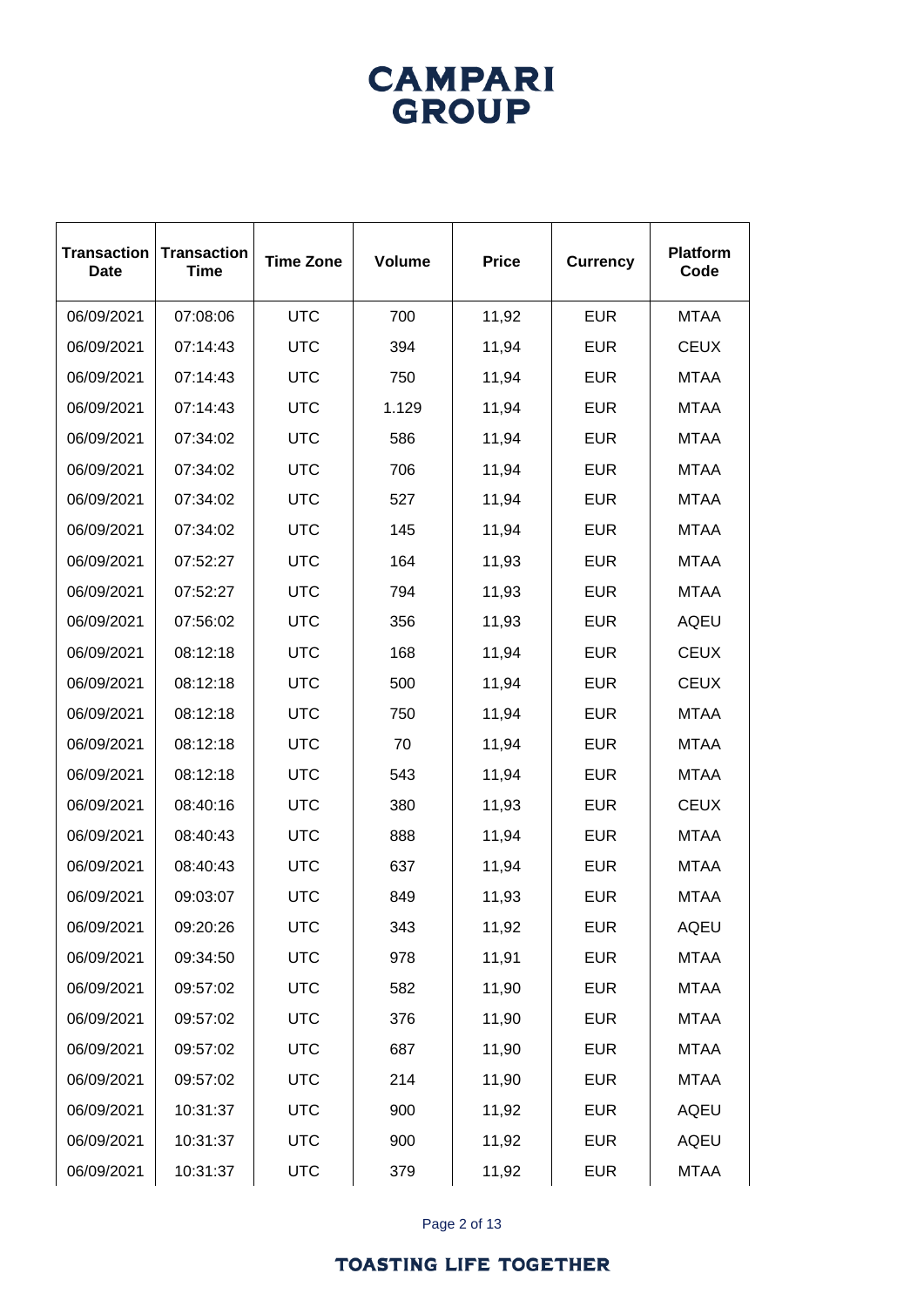Page 3 of 13

| 06/09/2021 | 11:12:17 | <b>UTC</b> | 400   | 11,89 | <b>EUR</b> | <b>AQEU</b> |
|------------|----------|------------|-------|-------|------------|-------------|
| 06/09/2021 | 11:12:17 | <b>UTC</b> | 250   | 11,89 | <b>EUR</b> | <b>AQEU</b> |
| 06/09/2021 | 11:12:17 | <b>UTC</b> | 168   | 11,89 | <b>EUR</b> | <b>AQEU</b> |
| 06/09/2021 | 11:12:17 | <b>UTC</b> | 489   | 11,89 | <b>EUR</b> | <b>MTAA</b> |
| 06/09/2021 | 11:12:17 | <b>UTC</b> | 552   | 11,89 | <b>EUR</b> | <b>TQEX</b> |
| 06/09/2021 | 11:12:17 | <b>UTC</b> | 150   | 11,89 | <b>EUR</b> | <b>TQEX</b> |
| 06/09/2021 | 11:12:17 | <b>UTC</b> | 100   | 11,89 | <b>EUR</b> | <b>TQEX</b> |
| 06/09/2021 | 12:00:21 | <b>UTC</b> | 306   | 11,88 | <b>EUR</b> | <b>CEUX</b> |
| 06/09/2021 | 12:02:55 | <b>UTC</b> | 96    | 11,88 | <b>EUR</b> | <b>CEUX</b> |
| 06/09/2021 | 12:02:55 | <b>UTC</b> | 1.406 | 11,88 | <b>EUR</b> | <b>MTAA</b> |
| 06/09/2021 | 12:02:55 | <b>UTC</b> | 271   | 11,88 | <b>EUR</b> | <b>MTAA</b> |
| 06/09/2021 | 12:38:43 | <b>UTC</b> | 185   | 11,90 | <b>EUR</b> | <b>CEUX</b> |
| 06/09/2021 | 12:38:43 | <b>UTC</b> | 850   | 11,90 | <b>EUR</b> | <b>MTAA</b> |
| 06/09/2021 | 12:38:43 | <b>UTC</b> | 296   | 11,90 | <b>EUR</b> | <b>MTAA</b> |
| 06/09/2021 | 13:00:04 | <b>UTC</b> | 199   | 11,90 | <b>EUR</b> | <b>CEUX</b> |
| 06/09/2021 | 13:00:04 | <b>UTC</b> | 211   | 11,90 | <b>EUR</b> | <b>CEUX</b> |
| 06/09/2021 | 13:00:04 | <b>UTC</b> | 1.288 | 11,90 | <b>EUR</b> | <b>CEUX</b> |
| 06/09/2021 | 13:00:04 | <b>UTC</b> | 129   | 11,90 | <b>EUR</b> | <b>CEUX</b> |
| 06/09/2021 | 13:00:04 | <b>UTC</b> | 193   | 11,90 | <b>EUR</b> | <b>CEUX</b> |
| 06/09/2021 | 13:00:04 | <b>UTC</b> | 33    | 11,90 | <b>EUR</b> | <b>CEUX</b> |
| 06/09/2021 | 13:00:04 | <b>UTC</b> | 17    | 11,90 | <b>EUR</b> | <b>CEUX</b> |
| 06/09/2021 | 13:25:35 | <b>UTC</b> | 832   | 11,89 | <b>EUR</b> | <b>MTAA</b> |
| 06/09/2021 | 13:42:03 | <b>UTC</b> | 835   | 11,91 | <b>EUR</b> | AQEU        |
| 06/09/2021 | 13:42:03 | <b>UTC</b> | 363   | 11,91 | <b>EUR</b> | <b>AQEU</b> |
| 06/09/2021 | 13:42:03 | <b>UTC</b> | 235   | 11,91 | <b>EUR</b> | <b>AQEU</b> |
| 06/09/2021 | 13:42:03 | <b>UTC</b> | 363   | 11,91 | <b>EUR</b> | <b>AQEU</b> |
| 06/09/2021 | 13:42:03 | <b>UTC</b> | 111   | 11,91 | <b>EUR</b> | <b>AQEU</b> |
| 06/09/2021 | 13:57:14 | <b>UTC</b> | 51    | 11,92 | <b>EUR</b> | <b>AQEU</b> |
| 06/09/2021 | 13:57:14 | <b>UTC</b> | 772   | 11,92 | <b>EUR</b> | <b>MTAA</b> |
| 06/09/2021 | 14:06:20 | <b>UTC</b> | 889   | 11,93 | <b>EUR</b> | <b>TQEX</b> |
| 06/09/2021 | 14:06:20 | <b>UTC</b> | 957   | 11,93 | <b>EUR</b> | <b>TQEX</b> |
| 06/09/2021 | 14:25:09 | <b>UTC</b> | 230   | 11,93 | <b>EUR</b> | <b>AQEU</b> |
| 06/09/2021 | 14:25:09 | <b>UTC</b> | 362   | 11,93 | <b>EUR</b> | AQEU        |
|            |          |            |       |       |            |             |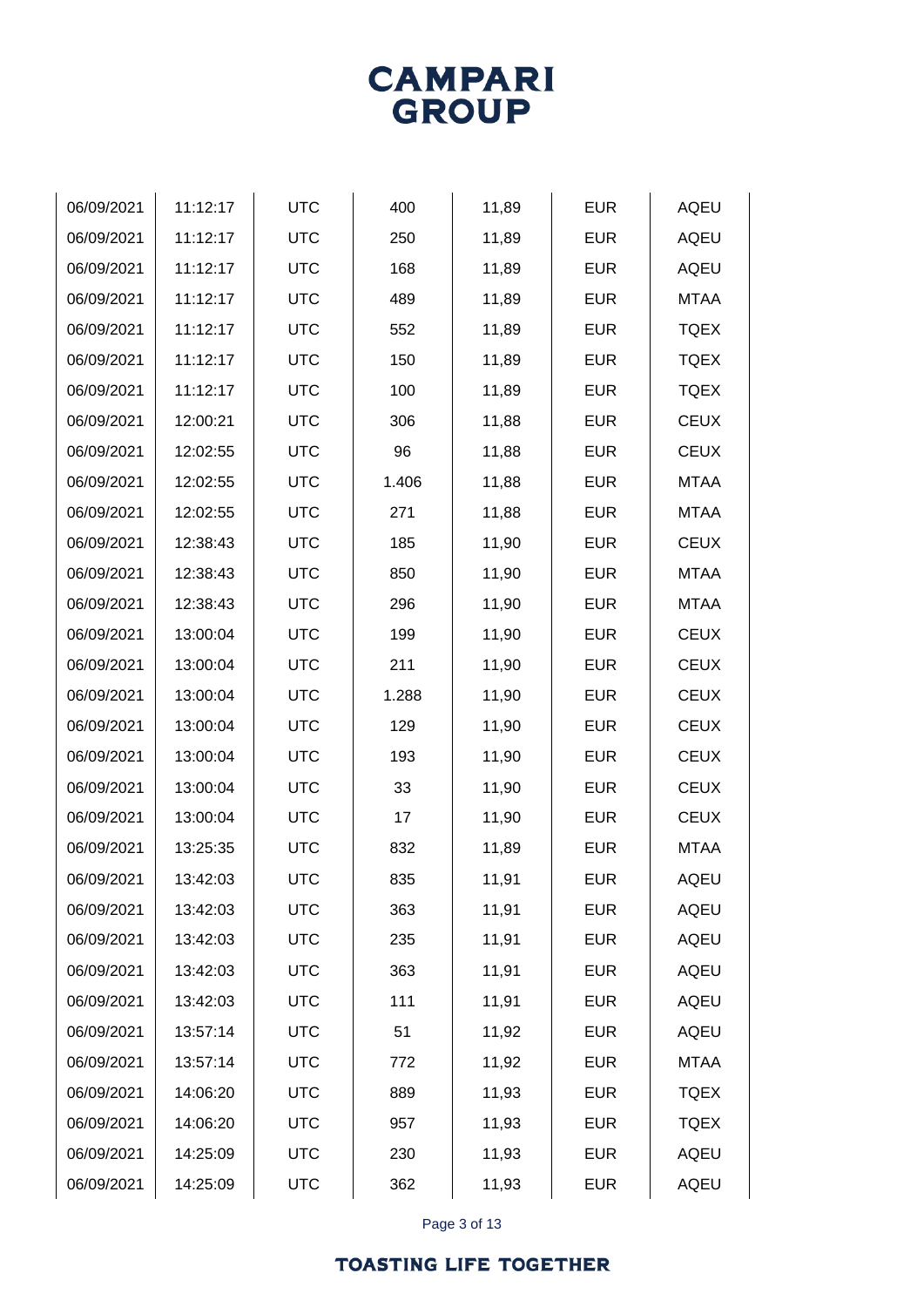Page 4 of 13

| 06/09/2021 | 14:25:09 | <b>UTC</b> | 250   | 11,93 | <b>EUR</b> | <b>AQEU</b> |
|------------|----------|------------|-------|-------|------------|-------------|
| 06/09/2021 | 14:25:09 | <b>UTC</b> | 143   | 11,93 | <b>EUR</b> | <b>CEUX</b> |
| 06/09/2021 | 14:25:09 | <b>UTC</b> | 10    | 11,93 | <b>EUR</b> | <b>MTAA</b> |
| 06/09/2021 | 14:25:09 | <b>UTC</b> | 150   | 11,93 | <b>EUR</b> | <b>TQEX</b> |
| 06/09/2021 | 14:34:38 | <b>UTC</b> | 40    | 11,93 | <b>EUR</b> | <b>CEUX</b> |
| 06/09/2021 | 14:34:38 | <b>UTC</b> | 185   | 11,93 | <b>EUR</b> | <b>CEUX</b> |
| 06/09/2021 | 14:34:38 | <b>UTC</b> | 134   | 11,93 | <b>EUR</b> | <b>CEUX</b> |
| 06/09/2021 | 14:34:38 | <b>UTC</b> | 162   | 11,93 | <b>EUR</b> | <b>MTAA</b> |
| 06/09/2021 | 14:34:38 | <b>UTC</b> | 59    | 11,93 | <b>EUR</b> | <b>MTAA</b> |
| 06/09/2021 | 14:34:38 | <b>UTC</b> | 165   | 11,93 | <b>EUR</b> | <b>MTAA</b> |
| 06/09/2021 | 14:34:38 | <b>UTC</b> | 198   | 11,93 | <b>EUR</b> | <b>MTAA</b> |
| 06/09/2021 | 14:34:38 | <b>UTC</b> | 685   | 11,93 | <b>EUR</b> | <b>MTAA</b> |
| 06/09/2021 | 14:34:38 | <b>UTC</b> | 508   | 11,93 | <b>EUR</b> | <b>TQEX</b> |
| 06/09/2021 | 14:50:36 | <b>UTC</b> | 206   | 11,93 | <b>EUR</b> | <b>TQEX</b> |
| 06/09/2021 | 15:00:46 | <b>UTC</b> | 240   | 11,92 | <b>EUR</b> | <b>TQEX</b> |
| 06/09/2021 | 15:00:46 | <b>UTC</b> | 234   | 11,92 | <b>EUR</b> | <b>TQEX</b> |
| 06/09/2021 | 15:03:50 | <b>UTC</b> | 285   | 11,92 | <b>EUR</b> | <b>AQEU</b> |
| 06/09/2021 | 15:03:50 | <b>UTC</b> | 126   | 11,92 | <b>EUR</b> | <b>CEUX</b> |
| 06/09/2021 | 15:03:50 | <b>UTC</b> | 344   | 11,92 | <b>EUR</b> | <b>MTAA</b> |
| 06/09/2021 | 15:03:50 | <b>UTC</b> | 162   | 11,92 | <b>EUR</b> | <b>MTAA</b> |
| 06/09/2021 | 15:03:50 | <b>UTC</b> | 428   | 11,92 | <b>EUR</b> | <b>MTAA</b> |
| 06/09/2021 | 15:12:20 | <b>UTC</b> | 140   | 11,93 | <b>EUR</b> | <b>AQEU</b> |
| 06/09/2021 | 15:15:38 | <b>UTC</b> | 326   | 11,92 | <b>EUR</b> | <b>CEUX</b> |
| 06/09/2021 | 15:15:38 | <b>UTC</b> | 1.005 | 11,92 | <b>EUR</b> | <b>MTAA</b> |
| 06/09/2021 | 15:20:37 | <b>UTC</b> | 1.331 | 11,92 | <b>EUR</b> | <b>MTAA</b> |
| 07/09/2021 | 07:00:31 | <b>UTC</b> | 281   | 11,89 | <b>EUR</b> | <b>MTAA</b> |
| 07/09/2021 | 07:09:23 | <b>UTC</b> | 362   | 11,89 | <b>EUR</b> | <b>CEUX</b> |
| 07/09/2021 | 07:13:18 | <b>UTC</b> | 302   | 11,88 | <b>EUR</b> | <b>CEUX</b> |
| 07/09/2021 | 07:23:07 | <b>UTC</b> | 9     | 11,89 | <b>EUR</b> | <b>CEUX</b> |
| 07/09/2021 | 07:23:07 | <b>UTC</b> | 200   | 11,89 | <b>EUR</b> | <b>CEUX</b> |
| 07/09/2021 | 07:23:07 | <b>UTC</b> | 300   | 11,89 | <b>EUR</b> | <b>CEUX</b> |
| 07/09/2021 | 07:23:07 | <b>UTC</b> | 431   | 11,89 | <b>EUR</b> | <b>CEUX</b> |
| 07/09/2021 | 07:23:07 | <b>UTC</b> | 1.054 | 11,89 | <b>EUR</b> | <b>CEUX</b> |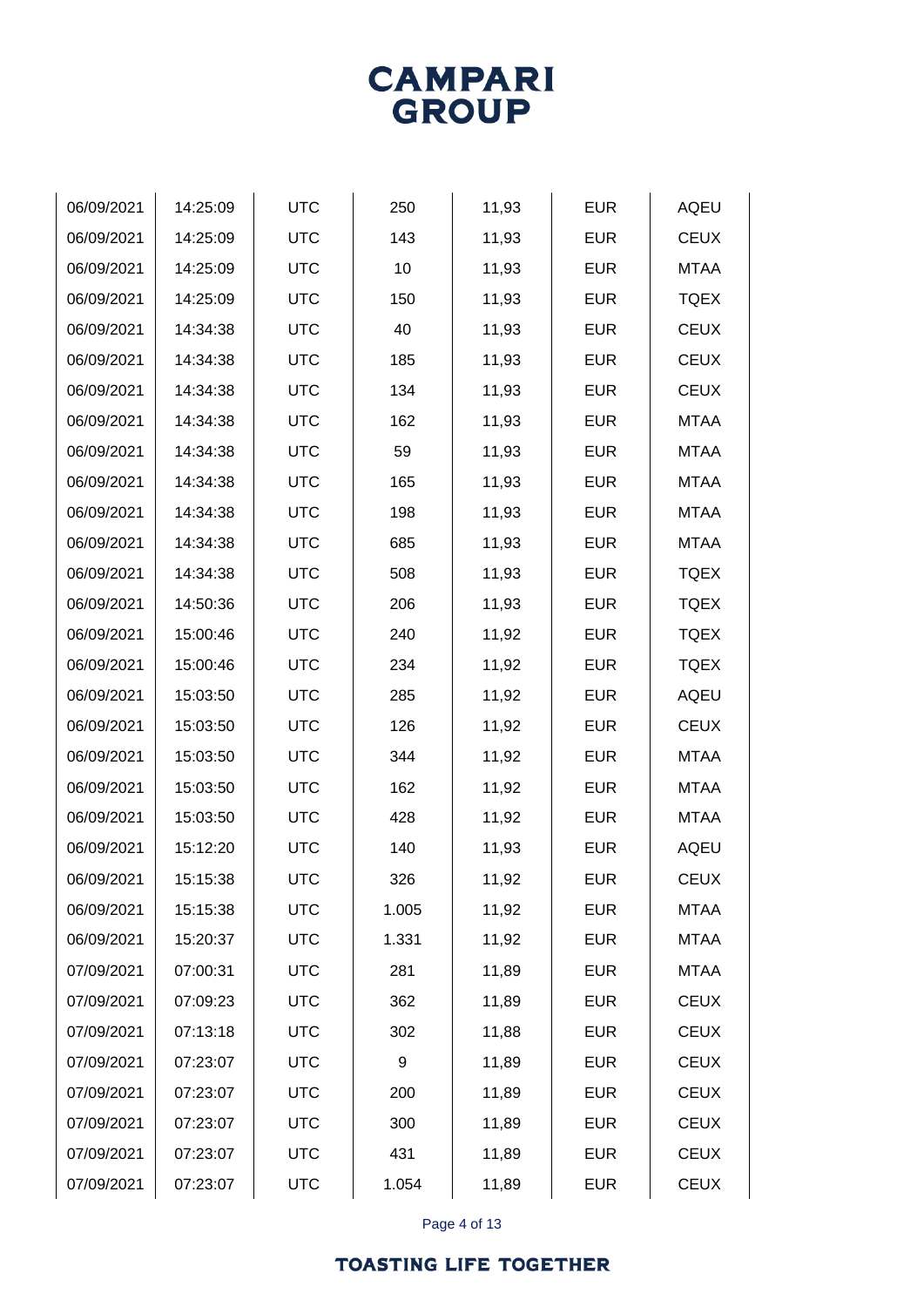

| 07/09/2021 | 07:30:17 | <b>UTC</b> | 403   | 11,88 | <b>EUR</b> | <b>CEUX</b> |
|------------|----------|------------|-------|-------|------------|-------------|
| 07/09/2021 | 07:30:17 | <b>UTC</b> | 461   | 11,88 | <b>EUR</b> | <b>MTAA</b> |
| 07/09/2021 | 07:55:10 | <b>UTC</b> | 970   | 11,90 | <b>EUR</b> | <b>CEUX</b> |
| 07/09/2021 | 07:55:10 | <b>UTC</b> | 1.404 | 11,90 | <b>EUR</b> | <b>MTAA</b> |
| 07/09/2021 | 08:03:19 | <b>UTC</b> | 619   | 11,89 | <b>EUR</b> | <b>MTAA</b> |
| 07/09/2021 | 08:03:19 | <b>UTC</b> | 89    | 11,89 | <b>EUR</b> | <b>MTAA</b> |
| 07/09/2021 | 08:19:25 | <b>UTC</b> | 339   | 11,89 | <b>EUR</b> | <b>CEUX</b> |
| 07/09/2021 | 08:19:25 | <b>UTC</b> | 604   | 11,89 | <b>EUR</b> | <b>MTAA</b> |
| 07/09/2021 | 08:29:53 | <b>UTC</b> | 743   | 11,89 | <b>EUR</b> | <b>MTAA</b> |
| 07/09/2021 | 08:35:55 | <b>UTC</b> | 317   | 11,93 | <b>EUR</b> | <b>CEUX</b> |
| 07/09/2021 | 08:35:55 | <b>UTC</b> | 634   | 11,93 | <b>EUR</b> | <b>MTAA</b> |
| 07/09/2021 | 08:48:02 | <b>UTC</b> | 820   | 11,88 | <b>EUR</b> | <b>MTAA</b> |
| 07/09/2021 | 09:00:13 | <b>UTC</b> | 700   | 11,91 | <b>EUR</b> | <b>MTAA</b> |
| 07/09/2021 | 09:00:13 | <b>UTC</b> | 46    | 11,91 | <b>EUR</b> | <b>MTAA</b> |
| 07/09/2021 | 09:10:33 | <b>UTC</b> | 736   | 11,93 | <b>EUR</b> | <b>MTAA</b> |
| 07/09/2021 | 09:32:37 | <b>UTC</b> | 313   | 11,95 | <b>EUR</b> | <b>CEUX</b> |
| 07/09/2021 | 09:32:37 | <b>UTC</b> | 315   | 11,95 | <b>EUR</b> | <b>MTAA</b> |
| 07/09/2021 | 09:32:37 | <b>UTC</b> | 585   | 11,95 | <b>EUR</b> | <b>TQEX</b> |
| 07/09/2021 | 09:45:20 | <b>UTC</b> | 821   | 11,94 | <b>EUR</b> | <b>MTAA</b> |
| 07/09/2021 | 10:04:10 | <b>UTC</b> | 132   | 11,93 | <b>EUR</b> | <b>MTAA</b> |
| 07/09/2021 | 10:11:13 | <b>UTC</b> | 288   | 11,93 | <b>EUR</b> | <b>CEUX</b> |
| 07/09/2021 | 10:11:13 | <b>UTC</b> | 617   | 11,93 | <b>EUR</b> | <b>MTAA</b> |
| 07/09/2021 | 10:29:10 | <b>UTC</b> | 879   | 11,92 | <b>EUR</b> | <b>MTAA</b> |
| 07/09/2021 | 10:31:53 | <b>UTC</b> | 798   | 11,92 | <b>EUR</b> | <b>MTAA</b> |
| 07/09/2021 | 10:46:10 | <b>UTC</b> | 700   | 11,92 | <b>EUR</b> | MTAA        |
| 07/09/2021 | 10:46:10 | <b>UTC</b> | 107   | 11,92 | <b>EUR</b> | <b>MTAA</b> |
| 07/09/2021 | 11:04:52 | <b>UTC</b> | 814   | 11,91 | <b>EUR</b> | <b>MTAA</b> |
| 07/09/2021 | 11:31:32 | <b>UTC</b> | 934   | 11,92 | <b>EUR</b> | <b>MTAA</b> |
| 07/09/2021 | 11:38:55 | <b>UTC</b> | 93    | 11,91 | <b>EUR</b> | MTAA        |
| 07/09/2021 | 11:38:55 | <b>UTC</b> | 795   | 11,91 | <b>EUR</b> | <b>MTAA</b> |
| 07/09/2021 | 12:13:19 | <b>UTC</b> | 875   | 11,92 | <b>EUR</b> | <b>MTAA</b> |
| 07/09/2021 | 12:38:20 | <b>UTC</b> | 197   | 11,92 | <b>EUR</b> | MTAA        |
| 07/09/2021 | 12:38:20 | <b>UTC</b> | 5     | 11,92 | <b>EUR</b> | <b>MTAA</b> |
|            |          |            |       |       |            |             |

Page 5 of 13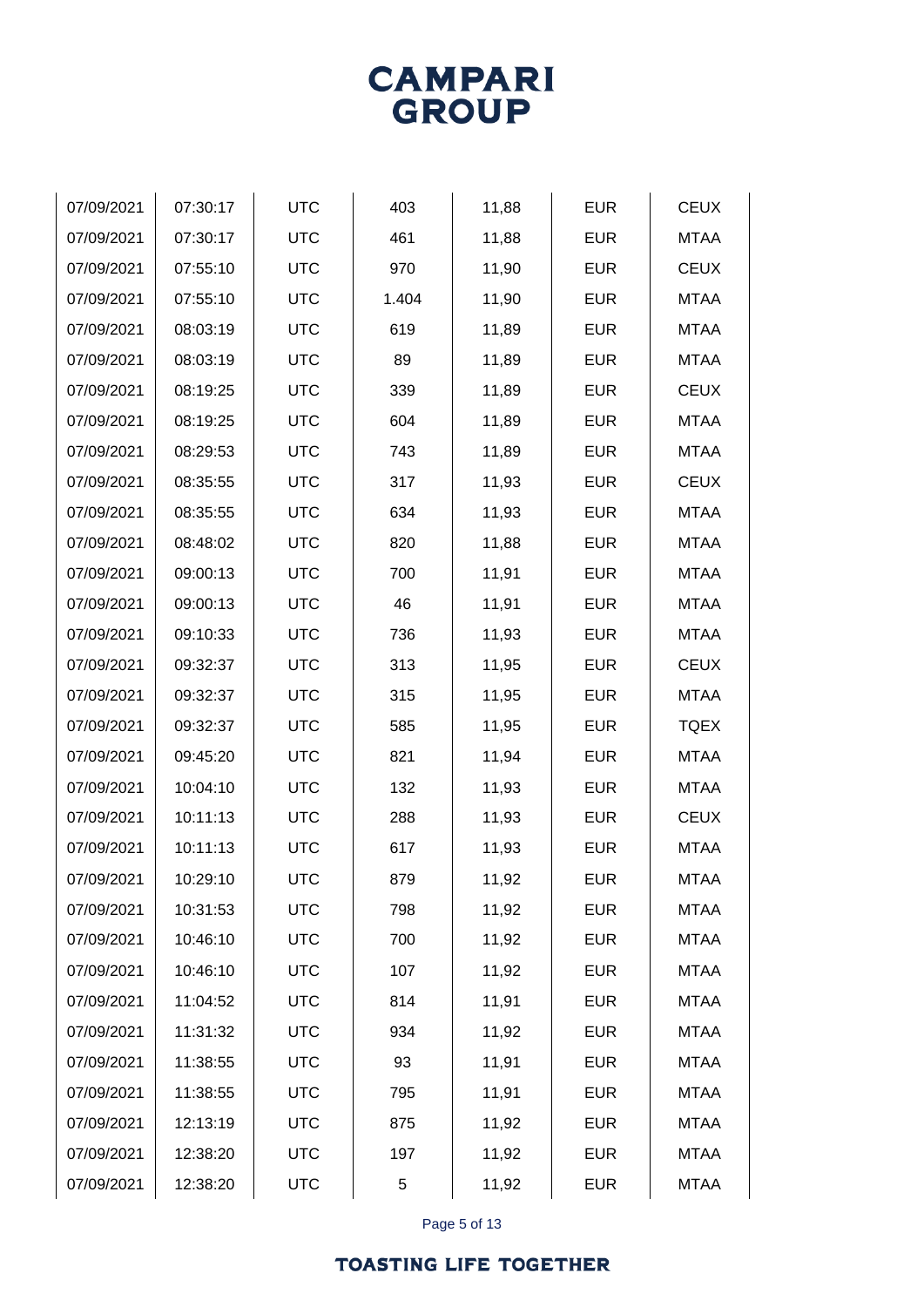Page 6 of 13

| 07/09/2021 | 12:38:20 | <b>UTC</b> | 938 | 11,92 | <b>EUR</b> | <b>MTAA</b> |
|------------|----------|------------|-----|-------|------------|-------------|
| 07/09/2021 | 12:46:18 | <b>UTC</b> | 863 | 11,93 | <b>EUR</b> | <b>MTAA</b> |
| 07/09/2021 | 12:50:03 | <b>UTC</b> | 778 | 11,93 | <b>EUR</b> | <b>MTAA</b> |
| 07/09/2021 | 13:14:05 | <b>UTC</b> | 793 | 11,94 | <b>EUR</b> | <b>MTAA</b> |
| 07/09/2021 | 13:20:41 | <b>UTC</b> | 784 | 11,93 | <b>EUR</b> | <b>MTAA</b> |
| 07/09/2021 | 13:26:57 | <b>UTC</b> | 736 | 11,92 | <b>EUR</b> | <b>MTAA</b> |
| 07/09/2021 | 13:33:01 | <b>UTC</b> | 609 | 11,89 | <b>EUR</b> | <b>MTAA</b> |
| 07/09/2021 | 13:39:00 | <b>UTC</b> | 573 | 11,88 | <b>EUR</b> | <b>MTAA</b> |
| 07/09/2021 | 13:45:16 | <b>UTC</b> | 615 | 11,88 | <b>EUR</b> | <b>MTAA</b> |
| 07/09/2021 | 13:51:06 | <b>UTC</b> | 589 | 11,87 | <b>EUR</b> | <b>MTAA</b> |
| 07/09/2021 | 14:06:45 | <b>UTC</b> | 169 | 11,86 | <b>EUR</b> | <b>MTAA</b> |
| 07/09/2021 | 14:06:45 | <b>UTC</b> | 530 | 11,86 | <b>EUR</b> | <b>MTAA</b> |
| 07/09/2021 | 14:09:55 | <b>UTC</b> | 85  | 11,86 | <b>EUR</b> | <b>MTAA</b> |
| 07/09/2021 | 14:09:55 | <b>UTC</b> | 323 | 11,86 | <b>EUR</b> | <b>MTAA</b> |
| 07/09/2021 | 14:09:55 | <b>UTC</b> | 242 | 11,86 | <b>EUR</b> | <b>MTAA</b> |
| 07/09/2021 | 14:09:55 | <b>UTC</b> | 223 | 11,86 | <b>EUR</b> | <b>MTAA</b> |
| 07/09/2021 | 14:13:02 | <b>UTC</b> | 254 | 11,84 | <b>EUR</b> | <b>MTAA</b> |
| 07/09/2021 | 14:13:02 | <b>UTC</b> | 447 | 11,84 | <b>EUR</b> | <b>MTAA</b> |
| 07/09/2021 | 14:19:54 | <b>UTC</b> | 575 | 11,84 | <b>EUR</b> | <b>MTAA</b> |
| 07/09/2021 | 14:30:16 | <b>UTC</b> | 36  | 11,83 | <b>EUR</b> | <b>MTAA</b> |
| 07/09/2021 | 14:30:16 | <b>UTC</b> | 395 | 11,83 | <b>EUR</b> | <b>MTAA</b> |
| 07/09/2021 | 14:30:23 | <b>UTC</b> | 357 | 11,83 | <b>EUR</b> | <b>MTAA</b> |
| 07/09/2021 | 14:41:20 | <b>UTC</b> | 858 | 11,85 | <b>EUR</b> | <b>MTAA</b> |
| 07/09/2021 | 14:42:19 | <b>UTC</b> | 700 | 11,85 | <b>EUR</b> | <b>MTAA</b> |
| 07/09/2021 | 15:01:42 | <b>UTC</b> | 500 | 11,87 | <b>EUR</b> | <b>MTAA</b> |
| 07/09/2021 | 15:01:42 | <b>UTC</b> | 140 | 11,87 | <b>EUR</b> | <b>MTAA</b> |
| 07/09/2021 | 15:01:42 | <b>UTC</b> | 708 | 11,87 | <b>EUR</b> | <b>MTAA</b> |
| 07/09/2021 | 15:01:42 | <b>UTC</b> | 4   | 11,87 | <b>EUR</b> | <b>MTAA</b> |
| 07/09/2021 | 15:01:42 | <b>UTC</b> | 586 | 11,87 | <b>EUR</b> | <b>MTAA</b> |
| 07/09/2021 | 15:01:42 | <b>UTC</b> | 8   | 11,87 | <b>EUR</b> | <b>MTAA</b> |
| 07/09/2021 | 15:06:00 | <b>UTC</b> | 532 | 11,86 | <b>EUR</b> | <b>MTAA</b> |
| 07/09/2021 | 15:15:45 | <b>UTC</b> | 341 | 11,85 | <b>EUR</b> | MTAA        |
| 07/09/2021 | 15:15:45 | <b>UTC</b> | 176 | 11,85 | <b>EUR</b> | <b>MTAA</b> |
|            |          |            |     |       |            |             |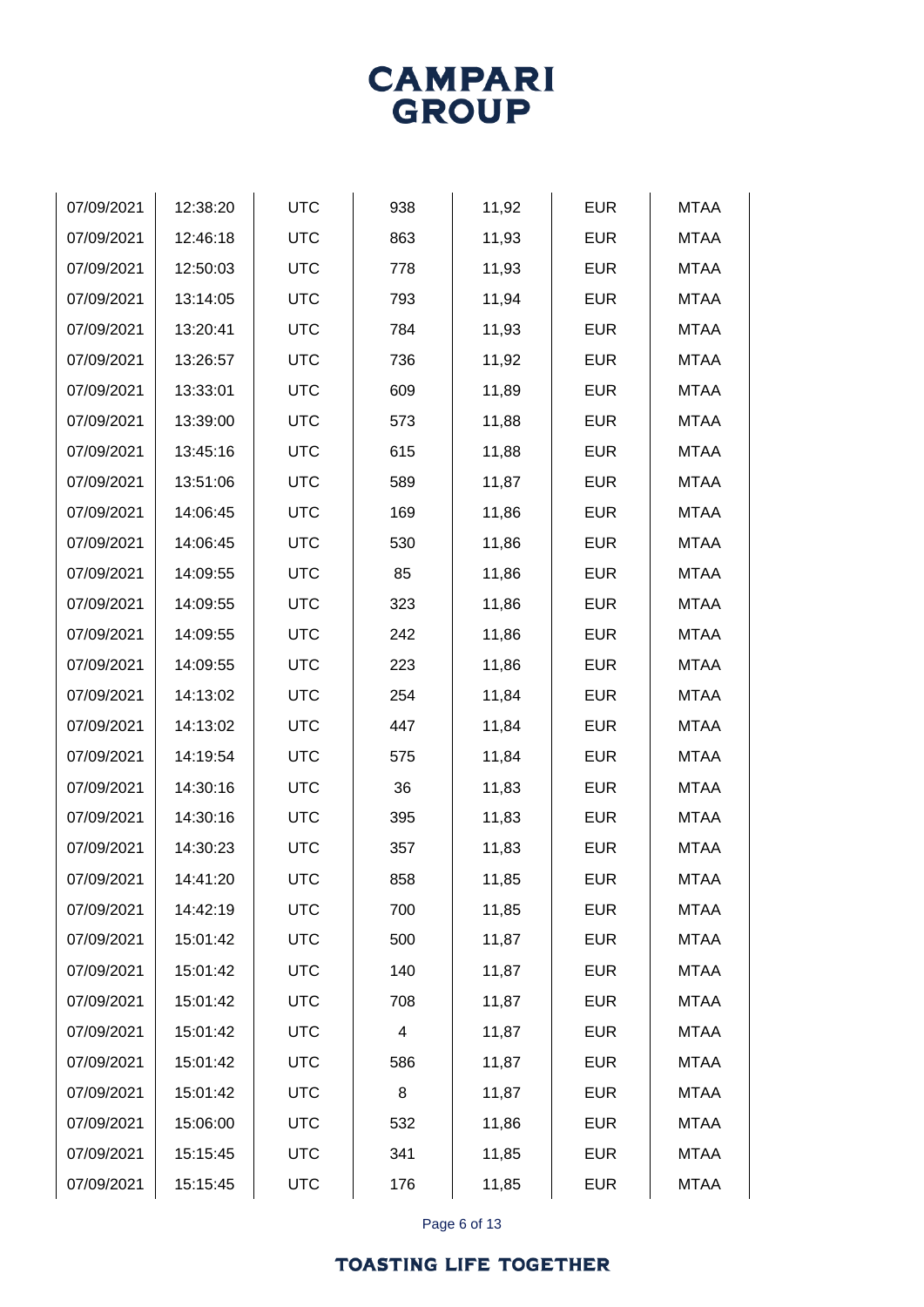

| 15:21:32 | <b>UTC</b> | 471            | 11,85 | <b>EUR</b> | <b>MTAA</b> |
|----------|------------|----------------|-------|------------|-------------|
| 15:23:13 | <b>UTC</b> | 123            | 11,85 | <b>EUR</b> | <b>MTAA</b> |
| 15:24:30 | <b>UTC</b> | 150            | 11,85 | <b>EUR</b> | <b>TQEX</b> |
| 15:24:30 | <b>UTC</b> | 197            | 11,85 | <b>EUR</b> | <b>TQEX</b> |
| 07:00:24 | <b>UTC</b> | 6              | 11,75 | <b>EUR</b> | <b>MTAA</b> |
| 07:00:24 | <b>UTC</b> | 887            | 11,75 | <b>EUR</b> | <b>MTAA</b> |
| 07:10:17 | <b>UTC</b> | 822            | 11,72 | <b>EUR</b> | <b>MTAA</b> |
| 07:15:02 | <b>UTC</b> | 819            | 11,71 | <b>EUR</b> | <b>MTAA</b> |
| 07:17:56 | <b>UTC</b> | 250            | 11,72 | <b>EUR</b> | <b>AQEU</b> |
| 07:17:56 | <b>UTC</b> | 112            | 11,72 | <b>EUR</b> | <b>AQEU</b> |
| 07:25:10 | <b>UTC</b> | 932            | 11,70 | <b>EUR</b> | <b>MTAA</b> |
| 07:39:12 | <b>UTC</b> | 159            | 11,73 | <b>EUR</b> | <b>TQEX</b> |
| 07:40:12 | <b>UTC</b> | 926            | 11,72 | <b>EUR</b> | <b>MTAA</b> |
| 07:48:44 | <b>UTC</b> | 653            | 11,72 | <b>EUR</b> | <b>MTAA</b> |
| 07:57:46 | <b>UTC</b> | 14             | 11,72 | <b>EUR</b> | <b>MTAA</b> |
| 07:57:46 | <b>UTC</b> | $\overline{7}$ | 11,72 | <b>EUR</b> | <b>MTAA</b> |
| 07:57:46 | <b>UTC</b> | 452            | 11,72 | <b>EUR</b> | <b>MTAA</b> |
| 07:57:46 | <b>UTC</b> | 476            | 11,72 | <b>EUR</b> | <b>MTAA</b> |
| 07:57:46 | <b>UTC</b> | 170            | 11,72 | <b>EUR</b> | <b>MTAA</b> |
| 08:10:19 | <b>UTC</b> | 253            | 11,76 | <b>EUR</b> | <b>MTAA</b> |
| 08:10:19 | <b>UTC</b> | 800            | 11,76 | <b>EUR</b> | <b>MTAA</b> |
| 08:10:19 | <b>UTC</b> | 550            | 11,76 | <b>EUR</b> | <b>MTAA</b> |
| 08:10:19 | <b>UTC</b> | 160            | 11,76 | <b>EUR</b> | <b>MTAA</b> |
| 08:25:10 | <b>UTC</b> | 3              | 11,73 | <b>EUR</b> | <b>MTAA</b> |
| 08:25:10 | <b>UTC</b> | 762            | 11,73 | <b>EUR</b> | <b>MTAA</b> |
| 08:46:21 | <b>UTC</b> | 961            | 11,74 | <b>EUR</b> | <b>MTAA</b> |
| 08:46:21 | <b>UTC</b> | 111            | 11,74 | <b>EUR</b> | <b>MTAA</b> |
| 08:59:37 | <b>UTC</b> | 455            | 11,75 | <b>EUR</b> | <b>MTAA</b> |
| 08:59:37 | <b>UTC</b> | 459            | 11,75 | <b>EUR</b> | <b>MTAA</b> |
| 08:59:37 | <b>UTC</b> | 79             | 11,75 | <b>EUR</b> | <b>MTAA</b> |
| 09:04:17 | <b>UTC</b> | 399            | 11,74 | <b>EUR</b> | <b>MTAA</b> |
| 09:04:17 | <b>UTC</b> | 482            | 11,74 | <b>EUR</b> | <b>MTAA</b> |
| 09:16:06 | <b>UTC</b> | 389            | 11,77 | <b>EUR</b> | <b>MTAA</b> |
|          |            |                |       |            |             |

Page 7 of 13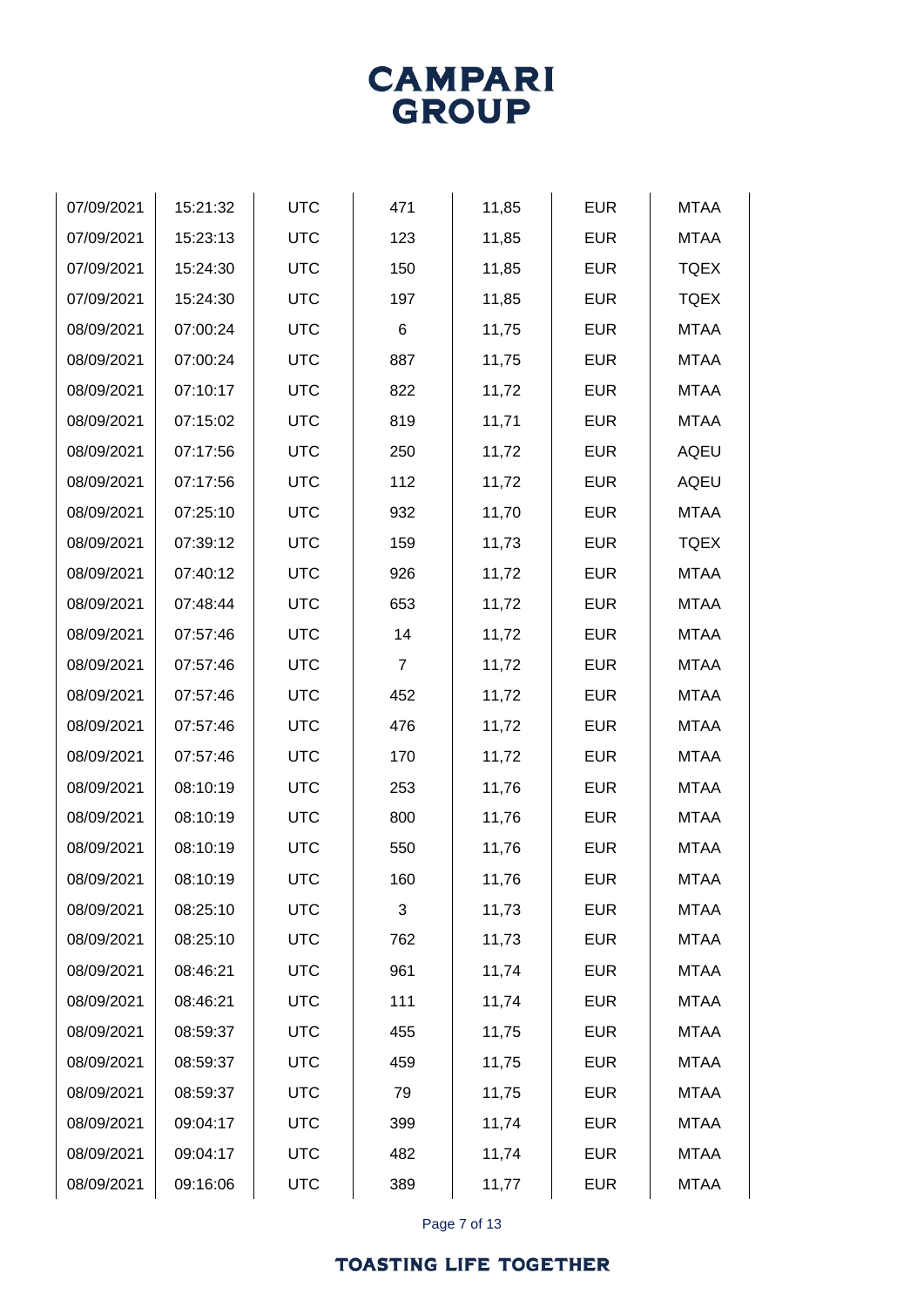# **GROUP**

**CAMPARI** 

| 08/09/2021 | 09:16:06 | <b>UTC</b> | 558 | 11,77 | <b>EUR</b> | <b>MTAA</b> |
|------------|----------|------------|-----|-------|------------|-------------|
| 08/09/2021 | 09:39:38 | <b>UTC</b> | 953 | 11,80 | <b>EUR</b> | <b>MTAA</b> |
| 08/09/2021 | 09:54:15 | <b>UTC</b> | 246 | 11,82 | <b>EUR</b> | <b>MTAA</b> |
| 08/09/2021 | 09:54:15 | <b>UTC</b> | 648 | 11,82 | <b>EUR</b> | <b>MTAA</b> |
| 08/09/2021 | 10:11:42 | <b>UTC</b> | 752 | 11,85 | <b>EUR</b> | <b>MTAA</b> |
| 08/09/2021 | 10:13:08 | <b>UTC</b> | 276 | 11,85 | <b>EUR</b> | <b>MTAA</b> |
| 08/09/2021 | 10:13:08 | <b>UTC</b> | 512 | 11,85 | <b>EUR</b> | <b>MTAA</b> |
| 08/09/2021 | 10:38:35 | <b>UTC</b> | 848 | 11,88 | <b>EUR</b> | <b>MTAA</b> |
| 08/09/2021 | 10:46:50 | <b>UTC</b> | 791 | 11,89 | <b>EUR</b> | <b>MTAA</b> |
| 08/09/2021 | 10:58:50 | <b>UTC</b> | 790 | 11,89 | <b>EUR</b> | <b>MTAA</b> |
| 08/09/2021 | 11:32:24 | <b>UTC</b> | 327 | 11,90 | <b>EUR</b> | <b>AQEU</b> |
| 08/09/2021 | 11:32:24 | <b>UTC</b> | 608 | 11,90 | <b>EUR</b> | <b>MTAA</b> |
| 08/09/2021 | 11:35:46 | <b>UTC</b> | 723 | 11,90 | <b>EUR</b> | <b>MTAA</b> |
| 08/09/2021 | 12:01:20 | <b>UTC</b> | 675 | 11,91 | <b>EUR</b> | <b>MTAA</b> |
| 08/09/2021 | 12:08:20 | <b>UTC</b> | 777 | 11,90 | <b>EUR</b> | <b>MTAA</b> |
| 08/09/2021 | 12:14:19 | <b>UTC</b> | 343 | 11,90 | <b>EUR</b> | <b>AQEU</b> |
| 08/09/2021 | 12:32:39 | <b>UTC</b> | 931 | 11,85 | <b>EUR</b> | <b>MTAA</b> |
| 08/09/2021 | 12:50:33 | <b>UTC</b> | 921 | 11,89 | <b>EUR</b> | <b>MTAA</b> |
| 08/09/2021 | 12:57:55 | <b>UTC</b> | 786 | 11,87 | <b>EUR</b> | <b>MTAA</b> |
| 08/09/2021 | 13:06:17 | <b>UTC</b> | 668 | 11,89 | <b>EUR</b> | <b>MTAA</b> |
| 08/09/2021 | 13:28:15 | <b>UTC</b> | 430 | 11,90 | <b>EUR</b> | <b>MTAA</b> |
| 08/09/2021 | 13:28:15 | <b>UTC</b> | 32  | 11,90 | <b>EUR</b> | <b>MTAA</b> |
| 08/09/2021 | 13:29:07 | <b>UTC</b> | 331 | 11,90 | <b>EUR</b> | <b>MTAA</b> |
| 08/09/2021 | 13:29:41 | <b>UTC</b> | 722 | 11,90 | <b>EUR</b> | <b>MTAA</b> |
| 08/09/2021 | 13:42:07 | <b>UTC</b> | 95  | 11,91 | <b>EUR</b> | <b>MTAA</b> |
| 08/09/2021 | 13:42:07 | <b>UTC</b> | 615 | 11,91 | <b>EUR</b> | <b>MTAA</b> |
| 08/09/2021 | 13:53:58 | <b>UTC</b> | 361 | 11,91 | <b>EUR</b> | <b>AQEU</b> |
| 08/09/2021 | 13:53:58 | <b>UTC</b> | 250 | 11,91 | <b>EUR</b> | <b>AQEU</b> |
| 08/09/2021 | 13:53:58 | <b>UTC</b> | 253 | 11,91 | <b>EUR</b> | AQEU        |
| 08/09/2021 | 13:53:58 | <b>UTC</b> | 240 | 11,91 | <b>EUR</b> | <b>AQEU</b> |
| 08/09/2021 | 13:53:58 | <b>UTC</b> | 137 | 11,91 | <b>EUR</b> | <b>AQEU</b> |
| 08/09/2021 | 13:53:58 | <b>UTC</b> | 108 | 11,91 | <b>EUR</b> | <b>AQEU</b> |
| 08/09/2021 | 13:53:58 | <b>UTC</b> | 365 | 11,91 | <b>EUR</b> | AQEU        |
|            |          |            |     |       |            |             |

Page 8 of 13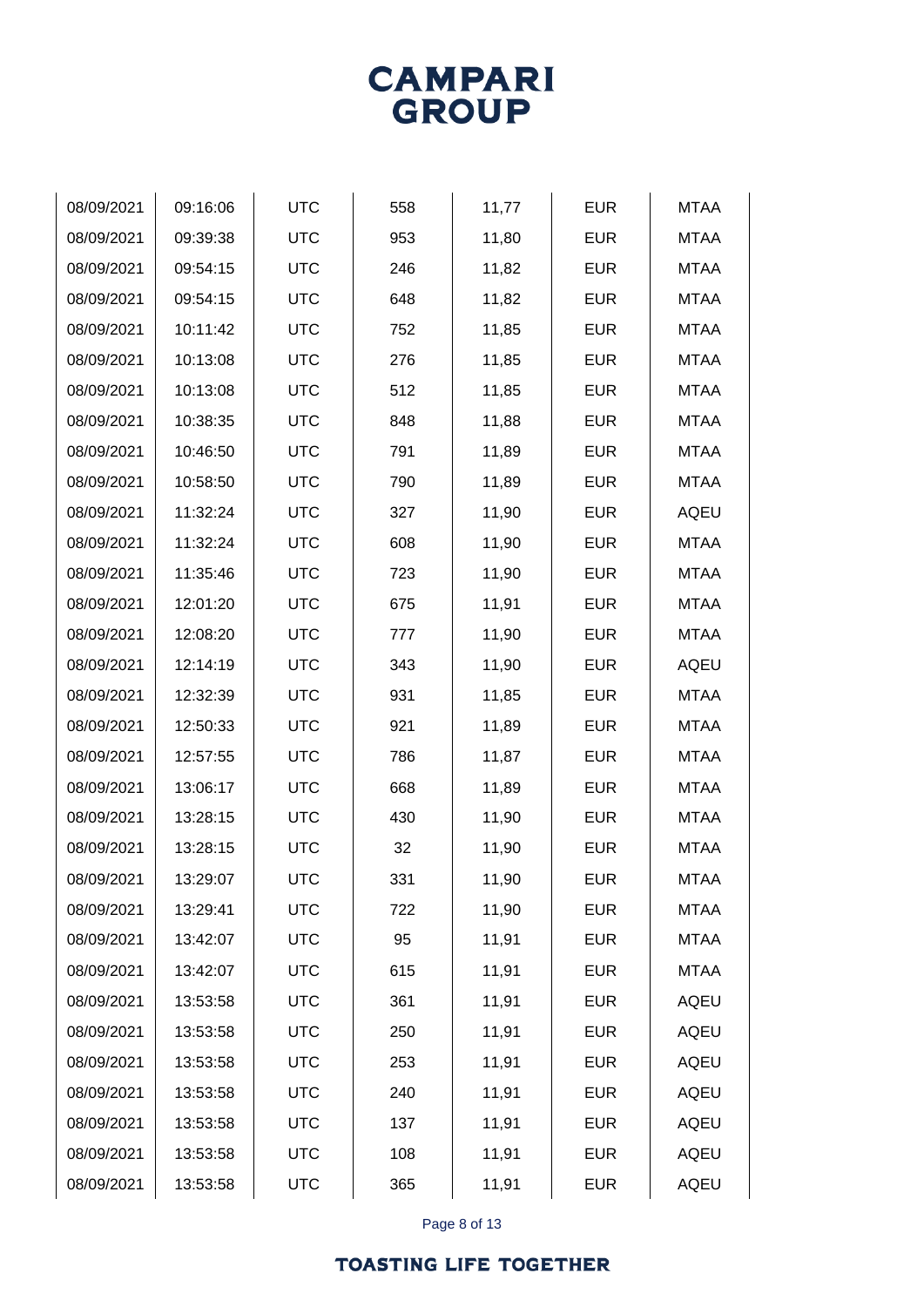Page 9 of 13

| 08/09/2021 | 14:03:05 | <b>UTC</b> | 774            | 11,91 | <b>EUR</b> | <b>MTAA</b> |
|------------|----------|------------|----------------|-------|------------|-------------|
| 08/09/2021 | 14:13:59 | <b>UTC</b> | 900            | 11,90 | <b>EUR</b> | <b>MTAA</b> |
| 08/09/2021 | 14:15:09 | <b>UTC</b> | 779            | 11,90 | <b>EUR</b> | <b>MTAA</b> |
| 08/09/2021 | 14:30:30 | <b>UTC</b> | 935            | 11,88 | <b>EUR</b> | <b>MTAA</b> |
| 08/09/2021 | 14:46:44 | <b>UTC</b> | 192            | 11,90 | <b>EUR</b> | <b>AQEU</b> |
| 08/09/2021 | 14:46:44 | <b>UTC</b> | 900            | 11,90 | <b>EUR</b> | <b>AQEU</b> |
| 08/09/2021 | 14:46:44 | <b>UTC</b> | 113            | 11,90 | <b>EUR</b> | <b>AQEU</b> |
| 08/09/2021 | 14:52:21 | <b>UTC</b> | 944            | 11,91 | <b>EUR</b> | <b>MTAA</b> |
| 08/09/2021 | 15:06:37 | <b>UTC</b> | 35             | 11,93 | <b>EUR</b> | <b>CEUX</b> |
| 08/09/2021 | 15:06:37 | <b>UTC</b> | 228            | 11,93 | <b>EUR</b> | <b>CEUX</b> |
| 08/09/2021 | 15:06:37 | <b>UTC</b> | 907            | 11,93 | <b>EUR</b> | <b>MTAA</b> |
| 08/09/2021 | 15:06:37 | <b>UTC</b> | 608            | 11,93 | <b>EUR</b> | <b>MTAA</b> |
| 08/09/2021 | 15:19:48 | <b>UTC</b> | 739            | 11,93 | <b>EUR</b> | <b>MTAA</b> |
| 08/09/2021 | 15:19:48 | <b>UTC</b> | 25             | 11,93 | <b>EUR</b> | <b>MTAA</b> |
| 08/09/2021 | 15:22:20 | <b>UTC</b> | 1              | 11,93 | <b>EUR</b> | <b>MTAA</b> |
| 09/09/2021 | 07:00:50 | <b>UTC</b> | 778            | 11,84 | <b>EUR</b> | <b>MTAA</b> |
| 09/09/2021 | 07:14:20 | <b>UTC</b> | 107            | 11,92 | <b>EUR</b> | <b>MTAA</b> |
| 09/09/2021 | 07:14:20 | <b>UTC</b> | 1.385          | 11,92 | <b>EUR</b> | <b>MTAA</b> |
| 09/09/2021 | 07:14:20 | <b>UTC</b> | 130            | 11,92 | <b>EUR</b> | <b>MTAA</b> |
| 09/09/2021 | 07:24:26 | <b>UTC</b> | 266            | 11,92 | <b>EUR</b> | <b>MTAA</b> |
| 09/09/2021 | 07:24:26 | <b>UTC</b> | 434            | 11,92 | <b>EUR</b> | <b>MTAA</b> |
| 09/09/2021 | 07:29:14 | <b>UTC</b> | 935            | 11,91 | <b>EUR</b> | <b>MTAA</b> |
| 09/09/2021 | 07:40:09 | <b>UTC</b> | 812            | 11,86 | <b>EUR</b> | <b>MTAA</b> |
| 09/09/2021 | 07:54:20 | <b>UTC</b> | $\overline{2}$ | 11,88 | <b>EUR</b> | <b>MTAA</b> |
| 09/09/2021 | 07:54:20 | <b>UTC</b> | 453            | 11,88 | <b>EUR</b> | <b>MTAA</b> |
| 09/09/2021 | 07:54:20 | <b>UTC</b> | 93             | 11,88 | <b>EUR</b> | <b>MTAA</b> |
| 09/09/2021 | 07:54:20 | <b>UTC</b> | 369            | 11,88 | <b>EUR</b> | <b>MTAA</b> |
| 09/09/2021 | 08:05:09 | <b>UTC</b> | 900            | 11,91 | <b>EUR</b> | <b>AQEU</b> |
| 09/09/2021 | 08:05:09 | <b>UTC</b> | 186            | 11,91 | <b>EUR</b> | AQEU        |
| 09/09/2021 | 08:14:08 | <b>UTC</b> | 675            | 11,89 | <b>EUR</b> | <b>MTAA</b> |
| 09/09/2021 | 08:29:39 | <b>UTC</b> | 664            | 11,89 | <b>EUR</b> | <b>MTAA</b> |
| 09/09/2021 | 08:55:32 | <b>UTC</b> | 809            | 11,89 | <b>EUR</b> | <b>MTAA</b> |
| 09/09/2021 | 08:59:14 | <b>UTC</b> | 641            | 11,88 | <b>EUR</b> | <b>MTAA</b> |
|            |          |            |                |       |            |             |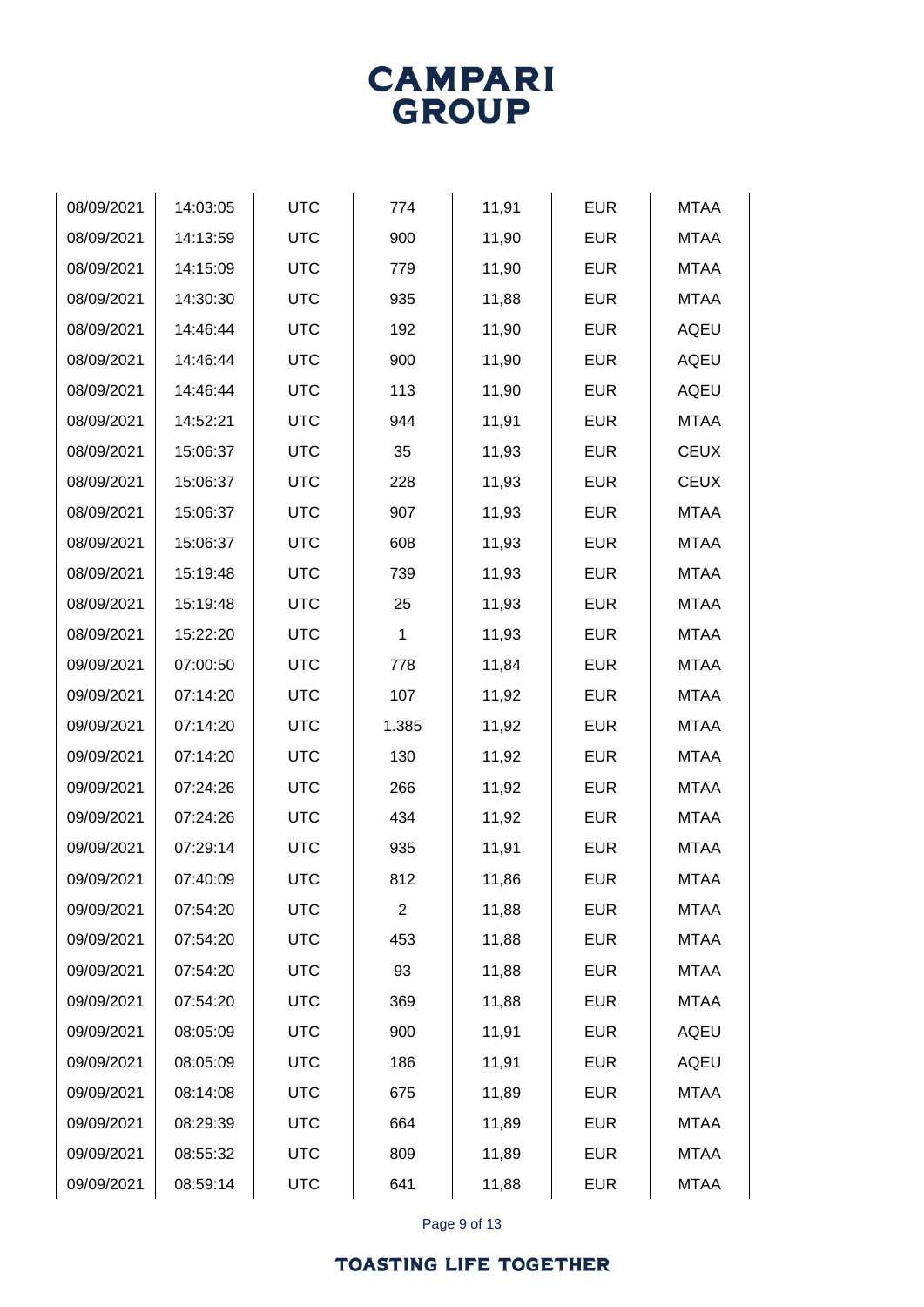

| 09/09/2021 | 09:08:58 | <b>UTC</b> | 765 | 11,88 | <b>EUR</b> | <b>MTAA</b> |
|------------|----------|------------|-----|-------|------------|-------------|
| 09/09/2021 | 09:14:03 | <b>UTC</b> | 865 | 11,87 | <b>EUR</b> | <b>MTAA</b> |
| 09/09/2021 | 09:42:58 | <b>UTC</b> | 244 | 11,91 | <b>EUR</b> | <b>TQEX</b> |
| 09/09/2021 | 09:42:58 | <b>UTC</b> | 114 | 11,91 | <b>EUR</b> | <b>TQEX</b> |
| 09/09/2021 | 09:58:39 | <b>UTC</b> | 615 | 11,89 | <b>EUR</b> | <b>MTAA</b> |
| 09/09/2021 | 10:09:01 | <b>UTC</b> | 628 | 11,88 | <b>EUR</b> | <b>MTAA</b> |
| 09/09/2021 | 10:25:10 | <b>UTC</b> | 50  | 11,90 | <b>EUR</b> | <b>CEUX</b> |
| 09/09/2021 | 10:25:10 | <b>UTC</b> | 130 | 11,90 | <b>EUR</b> | <b>CEUX</b> |
| 09/09/2021 | 10:25:10 | <b>UTC</b> | 64  | 11,90 | <b>EUR</b> | <b>MTAA</b> |
| 09/09/2021 | 10:25:10 | <b>UTC</b> | 547 | 11,90 | <b>EUR</b> | <b>MTAA</b> |
| 09/09/2021 | 10:25:10 | <b>UTC</b> | 39  | 11,90 | <b>EUR</b> | <b>TQEX</b> |
| 09/09/2021 | 10:25:10 | <b>UTC</b> | 150 | 11,90 | <b>EUR</b> | <b>TQEX</b> |
| 09/09/2021 | 10:36:06 | <b>UTC</b> | 718 | 11,89 | <b>EUR</b> | <b>AQEU</b> |
| 09/09/2021 | 10:43:24 | <b>UTC</b> | 747 | 11,88 | <b>EUR</b> | <b>MTAA</b> |
| 09/09/2021 | 10:43:24 | <b>UTC</b> | 167 | 11,88 | <b>EUR</b> | <b>MTAA</b> |
| 09/09/2021 | 11:08:59 | <b>UTC</b> | 806 | 11,87 | <b>EUR</b> | <b>MTAA</b> |
| 09/09/2021 | 11:14:48 | <b>UTC</b> | 925 | 11,86 | <b>EUR</b> | <b>MTAA</b> |
| 09/09/2021 | 11:36:17 | <b>UTC</b> | 820 | 11,86 | <b>EUR</b> | <b>MTAA</b> |
| 09/09/2021 | 11:48:27 | <b>UTC</b> | 568 | 11,86 | <b>EUR</b> | <b>MTAA</b> |
| 09/09/2021 | 11:48:27 | <b>UTC</b> | 128 | 11,86 | <b>EUR</b> | <b>MTAA</b> |
| 09/09/2021 | 11:59:40 | <b>UTC</b> | 814 | 11,89 | <b>EUR</b> | <b>MTAA</b> |
| 09/09/2021 | 12:07:52 | <b>UTC</b> | 827 | 11,87 | <b>EUR</b> | <b>MTAA</b> |
| 09/09/2021 | 12:24:21 | <b>UTC</b> | 926 | 11,89 | <b>EUR</b> | <b>MTAA</b> |
| 09/09/2021 | 12:38:55 | <b>UTC</b> | 833 | 11,88 | <b>EUR</b> | <b>MTAA</b> |
| 09/09/2021 | 12:53:27 | <b>UTC</b> | 847 | 11,88 | <b>EUR</b> | <b>MTAA</b> |
| 09/09/2021 | 13:12:20 | <b>UTC</b> | 888 | 11,89 | <b>EUR</b> | <b>MTAA</b> |
| 09/09/2021 | 13:20:38 | <b>UTC</b> | 823 | 11,88 | <b>EUR</b> | <b>MTAA</b> |
| 09/09/2021 | 13:29:00 | <b>UTC</b> | 787 | 11,87 | <b>EUR</b> | <b>MTAA</b> |
| 09/09/2021 | 13:36:50 | <b>UTC</b> | 676 | 11,86 | <b>EUR</b> | <b>MTAA</b> |
| 09/09/2021 | 13:36:50 | <b>UTC</b> | 239 | 11,86 | <b>EUR</b> | <b>MTAA</b> |
| 09/09/2021 | 13:52:23 | <b>UTC</b> | 936 | 11,89 | <b>EUR</b> | <b>MTAA</b> |
| 09/09/2021 | 13:58:29 | <b>UTC</b> | 307 | 11,88 | <b>EUR</b> | <b>CEUX</b> |
| 09/09/2021 | 13:58:29 | <b>UTC</b> | 767 | 11,88 | <b>EUR</b> | <b>MTAA</b> |
|            |          |            |     |       |            |             |

Page 10 of 13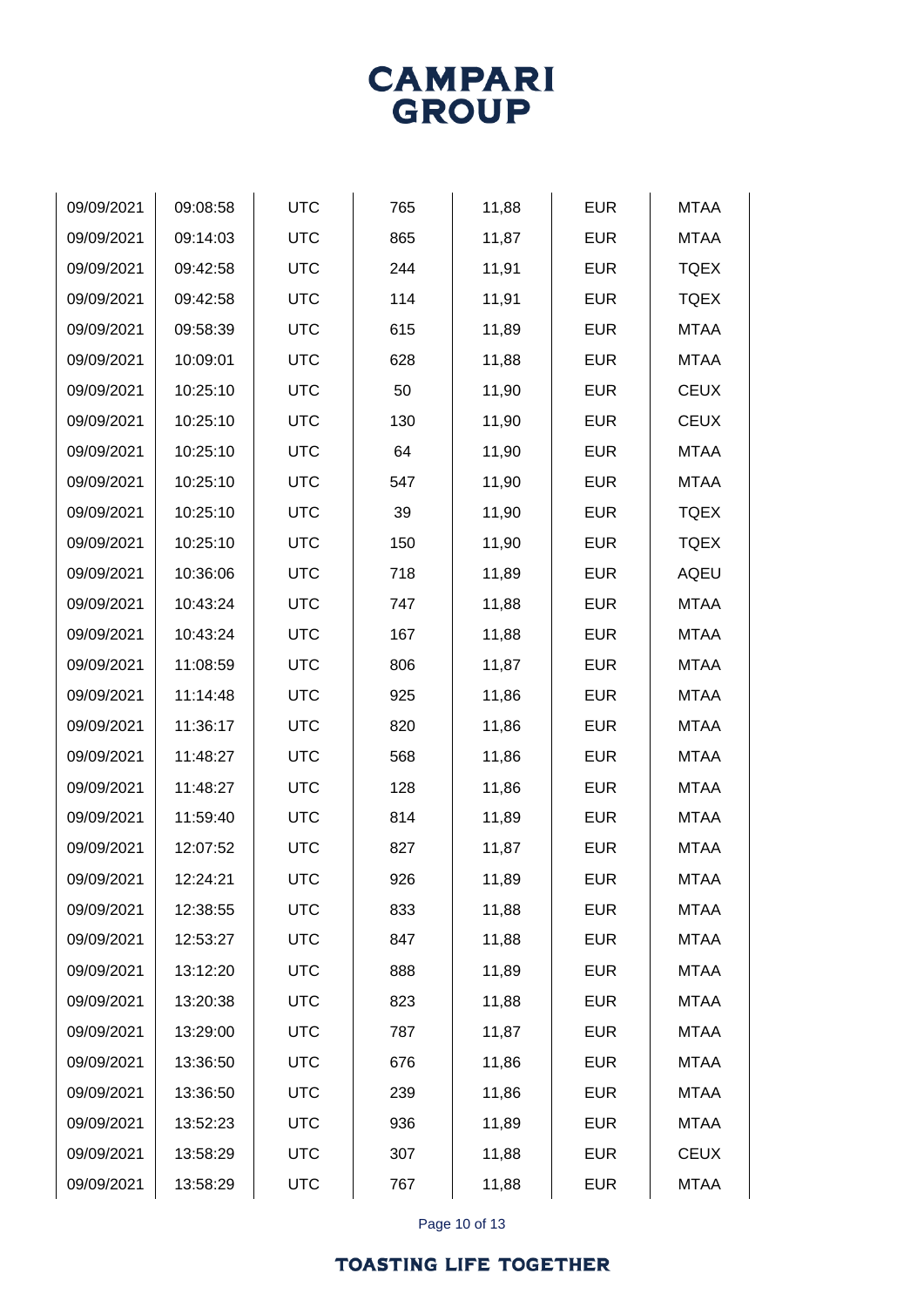

| 09/09/2021 | 14:07:51 | <b>UTC</b> | 778 | 11,88 | <b>EUR</b> | <b>MTAA</b> |
|------------|----------|------------|-----|-------|------------|-------------|
| 09/09/2021 | 14:18:20 | <b>UTC</b> | 754 | 11,89 | <b>EUR</b> | <b>MTAA</b> |
| 09/09/2021 | 14:24:29 | <b>UTC</b> | 65  | 11,89 | <b>EUR</b> | <b>CEUX</b> |
| 09/09/2021 | 14:24:29 | <b>UTC</b> | 223 | 11,89 | <b>EUR</b> | <b>CEUX</b> |
| 09/09/2021 | 14:24:29 | <b>UTC</b> | 632 | 11,89 | <b>EUR</b> | <b>MTAA</b> |
| 09/09/2021 | 14:24:29 | <b>UTC</b> | 57  | 11,89 | <b>EUR</b> | <b>MTAA</b> |
| 09/09/2021 | 14:33:04 | <b>UTC</b> | 192 | 11,90 | <b>EUR</b> | <b>CEUX</b> |
| 09/09/2021 | 14:33:04 | <b>UTC</b> | 138 | 11,90 | <b>EUR</b> | <b>CEUX</b> |
| 09/09/2021 | 14:33:04 | <b>UTC</b> | 438 | 11,90 | <b>EUR</b> | <b>MTAA</b> |
| 09/09/2021 | 14:33:04 | <b>UTC</b> | 354 | 11,90 | <b>EUR</b> | <b>MTAA</b> |
| 09/09/2021 | 14:40:08 | <b>UTC</b> | 750 | 11,87 | <b>EUR</b> | <b>MTAA</b> |
| 09/09/2021 | 14:43:00 | <b>UTC</b> | 594 | 11,87 | <b>EUR</b> | <b>MTAA</b> |
| 09/09/2021 | 15:00:45 | <b>UTC</b> | 138 | 11,88 | <b>EUR</b> | <b>MTAA</b> |
| 09/09/2021 | 15:00:45 | <b>UTC</b> | 601 | 11,88 | <b>EUR</b> | <b>MTAA</b> |
| 09/09/2021 | 15:03:13 | <b>UTC</b> | 874 | 11,88 | <b>EUR</b> | <b>MTAA</b> |
| 09/09/2021 | 15:08:30 | <b>UTC</b> | 684 | 11,87 | <b>EUR</b> | <b>MTAA</b> |
| 09/09/2021 | 15:10:31 | <b>UTC</b> | 638 | 11,87 | <b>EUR</b> | <b>MTAA</b> |
| 09/09/2021 | 15:16:48 | <b>UTC</b> | 551 | 11,87 | <b>EUR</b> | <b>MTAA</b> |
| 09/09/2021 | 15:22:31 | <b>UTC</b> | 282 | 11,86 | <b>EUR</b> | <b>MTAA</b> |
| 09/09/2021 | 15:24:26 | <b>UTC</b> | 109 | 11,86 | <b>EUR</b> | <b>TQEX</b> |
| 09/09/2021 | 15:24:26 | <b>UTC</b> | 39  | 11,86 | <b>EUR</b> | <b>TQEX</b> |
| 09/09/2021 | 15:24:26 | <b>UTC</b> | 150 | 11,86 | <b>EUR</b> | <b>TQEX</b> |
| 09/09/2021 | 15:24:26 | <b>UTC</b> | 100 | 11,86 | <b>EUR</b> | <b>TQEX</b> |
| 09/09/2021 | 15:24:26 | <b>UTC</b> | 60  | 11,86 | <b>EUR</b> | <b>TQEX</b> |
| 10/09/2021 | 07:04:33 | <b>UTC</b> | 50  | 11,84 | <b>EUR</b> | MTAA        |
| 10/09/2021 | 07:08:23 | <b>UTC</b> | 551 | 11,82 | <b>EUR</b> | <b>MTAA</b> |
| 10/09/2021 | 07:08:23 | <b>UTC</b> | 66  | 11,82 | <b>EUR</b> | <b>TQEX</b> |
| 10/09/2021 | 07:08:23 | <b>UTC</b> | 529 | 11,82 | <b>EUR</b> | <b>TQEX</b> |
| 10/09/2021 | 07:08:23 | <b>UTC</b> | 79  | 11,82 | <b>EUR</b> | <b>TQEX</b> |
| 10/09/2021 | 07:18:02 | <b>UTC</b> | 210 | 11,85 | <b>EUR</b> | <b>CEUX</b> |
| 10/09/2021 | 07:18:02 | <b>UTC</b> | 331 | 11,85 | <b>EUR</b> | <b>CEUX</b> |
| 10/09/2021 | 07:18:02 | <b>UTC</b> | 150 | 11,85 | <b>EUR</b> | <b>TQEX</b> |
| 10/09/2021 | 07:18:02 | <b>UTC</b> | 66  | 11,85 | <b>EUR</b> | <b>TQEX</b> |

Page 11 of 13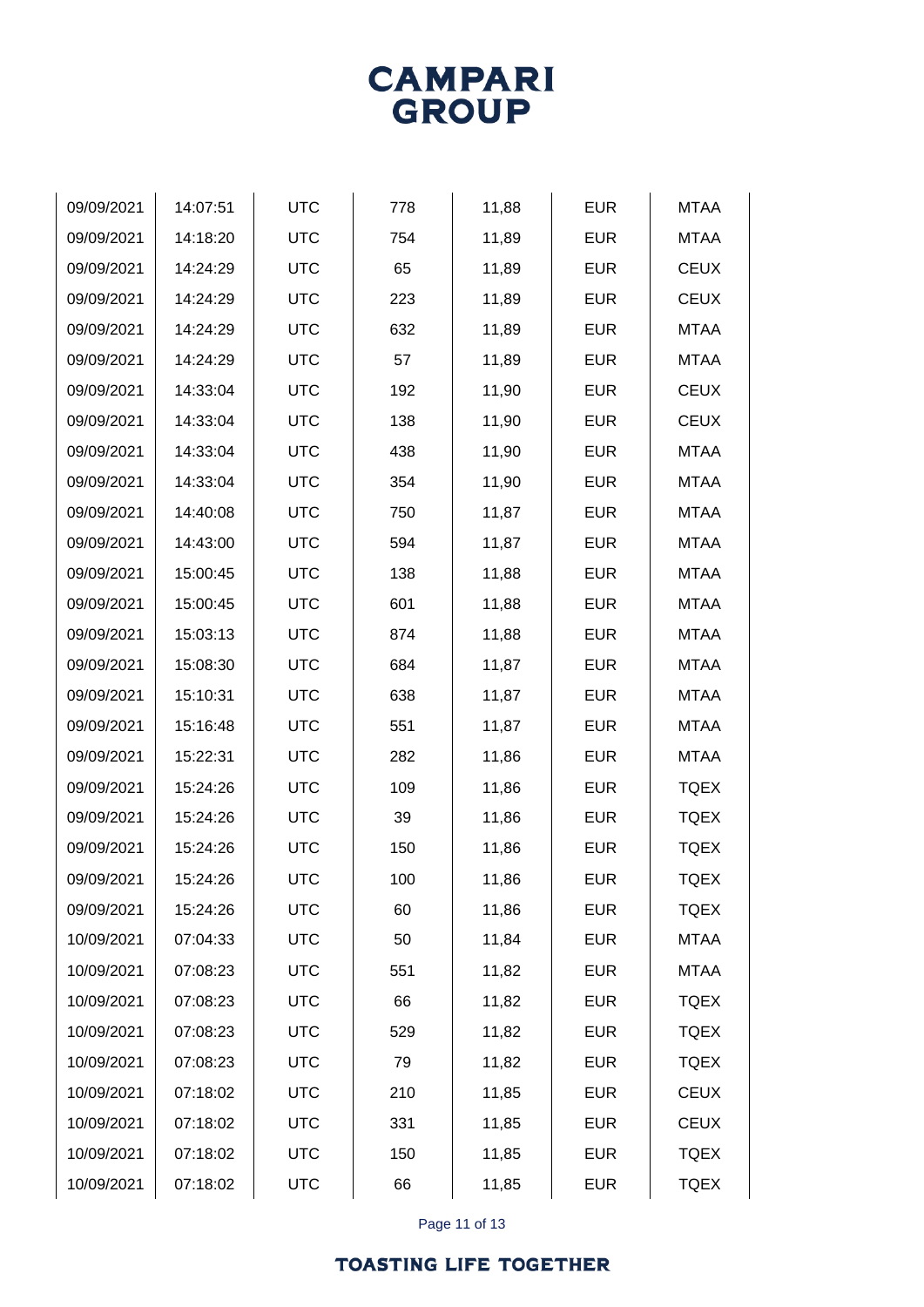

| 10/09/2021 | 07:18:02 | <b>UTC</b> | 301   | 11,85 | <b>EUR</b> | <b>TQEX</b> |
|------------|----------|------------|-------|-------|------------|-------------|
| 10/09/2021 | 07:18:02 | <b>UTC</b> | 81    | 11,85 | <b>EUR</b> | <b>TQEX</b> |
| 10/09/2021 | 07:25:38 | <b>UTC</b> | 903   | 11,87 | <b>EUR</b> | <b>MTAA</b> |
| 10/09/2021 | 07:36:51 | <b>UTC</b> | 240   | 11,85 | <b>EUR</b> | <b>MTAA</b> |
| 10/09/2021 | 07:36:52 | <b>UTC</b> | 391   | 11,85 | <b>EUR</b> | <b>CEUX</b> |
| 10/09/2021 | 07:36:52 | <b>UTC</b> | 1.029 | 11,85 | <b>EUR</b> | <b>MTAA</b> |
| 10/09/2021 | 07:36:52 | <b>UTC</b> | 409   | 11,85 | <b>EUR</b> | <b>TQEX</b> |
| 10/09/2021 | 07:59:44 | <b>UTC</b> | 107   | 11,84 | <b>EUR</b> | <b>CEUX</b> |
| 10/09/2021 | 07:59:44 | <b>UTC</b> | 245   | 11,84 | <b>EUR</b> | <b>CEUX</b> |
| 10/09/2021 | 07:59:44 | <b>UTC</b> | 693   | 11,84 | <b>EUR</b> | <b>MTAA</b> |
| 10/09/2021 | 07:59:44 | <b>UTC</b> | 446   | 11,84 | <b>EUR</b> | <b>MTAA</b> |
| 10/09/2021 | 07:59:44 | <b>UTC</b> | 286   | 11,84 | <b>EUR</b> | <b>MTAA</b> |
| 10/09/2021 | 08:13:47 | <b>UTC</b> | 877   | 11,84 | <b>EUR</b> | <b>MTAA</b> |
| 10/09/2021 | 08:33:47 | <b>UTC</b> | 2.040 | 11,85 | <b>EUR</b> | <b>MTAA</b> |
| 10/09/2021 | 08:51:44 | <b>UTC</b> | 715   | 11,85 | <b>EUR</b> | <b>MTAA</b> |
| 10/09/2021 | 09:14:40 | <b>UTC</b> | 1     | 11,89 | <b>EUR</b> | <b>CEUX</b> |
| 10/09/2021 | 09:16:28 | <b>UTC</b> | 348   | 11,90 | <b>EUR</b> | <b>CEUX</b> |
| 10/09/2021 | 09:16:28 | <b>UTC</b> | 1.470 | 11,90 | <b>EUR</b> | <b>MTAA</b> |
| 10/09/2021 | 09:29:49 | <b>UTC</b> | 604   | 11,89 | <b>EUR</b> | <b>MTAA</b> |
| 10/09/2021 | 09:49:24 | <b>UTC</b> | 156   | 11,89 | <b>EUR</b> | <b>MTAA</b> |
| 10/09/2021 | 09:49:24 | <b>UTC</b> | 834   | 11,89 | <b>EUR</b> | <b>MTAA</b> |
| 10/09/2021 | 09:59:04 | <b>UTC</b> | 96    | 11,88 | <b>EUR</b> | <b>MTAA</b> |
| 10/09/2021 | 09:59:04 | <b>UTC</b> | 930   | 11,88 | <b>EUR</b> | <b>MTAA</b> |
| 10/09/2021 | 10:29:12 | <b>UTC</b> | 950   | 11,91 | <b>EUR</b> | <b>MTAA</b> |
| 10/09/2021 | 10:29:12 | <b>UTC</b> | 700   | 11,91 | <b>EUR</b> | <b>MTAA</b> |
| 10/09/2021 | 10:29:12 | <b>UTC</b> | 106   | 11,91 | <b>EUR</b> | <b>MTAA</b> |
| 10/09/2021 | 11:05:50 | <b>UTC</b> | 391   | 11,92 | <b>EUR</b> | <b>CEUX</b> |
| 10/09/2021 | 11:05:55 | <b>UTC</b> | 365   | 11,92 | <b>EUR</b> | <b>CEUX</b> |
| 10/09/2021 | 11:05:55 | <b>UTC</b> | 1.036 | 11,92 | <b>EUR</b> | <b>MTAA</b> |
| 10/09/2021 | 11:05:55 | <b>UTC</b> | 308   | 11,92 | <b>EUR</b> | <b>MTAA</b> |
| 10/09/2021 | 11:59:38 | <b>UTC</b> | 941   | 11,91 | <b>EUR</b> | <b>MTAA</b> |
| 10/09/2021 | 12:00:27 | <b>UTC</b> | 1.122 | 11,91 | <b>EUR</b> | <b>MTAA</b> |
| 10/09/2021 | 12:30:13 | <b>UTC</b> | 845   | 11,90 | <b>EUR</b> | <b>MTAA</b> |
|            |          |            |       |       |            |             |

Page 12 of 13